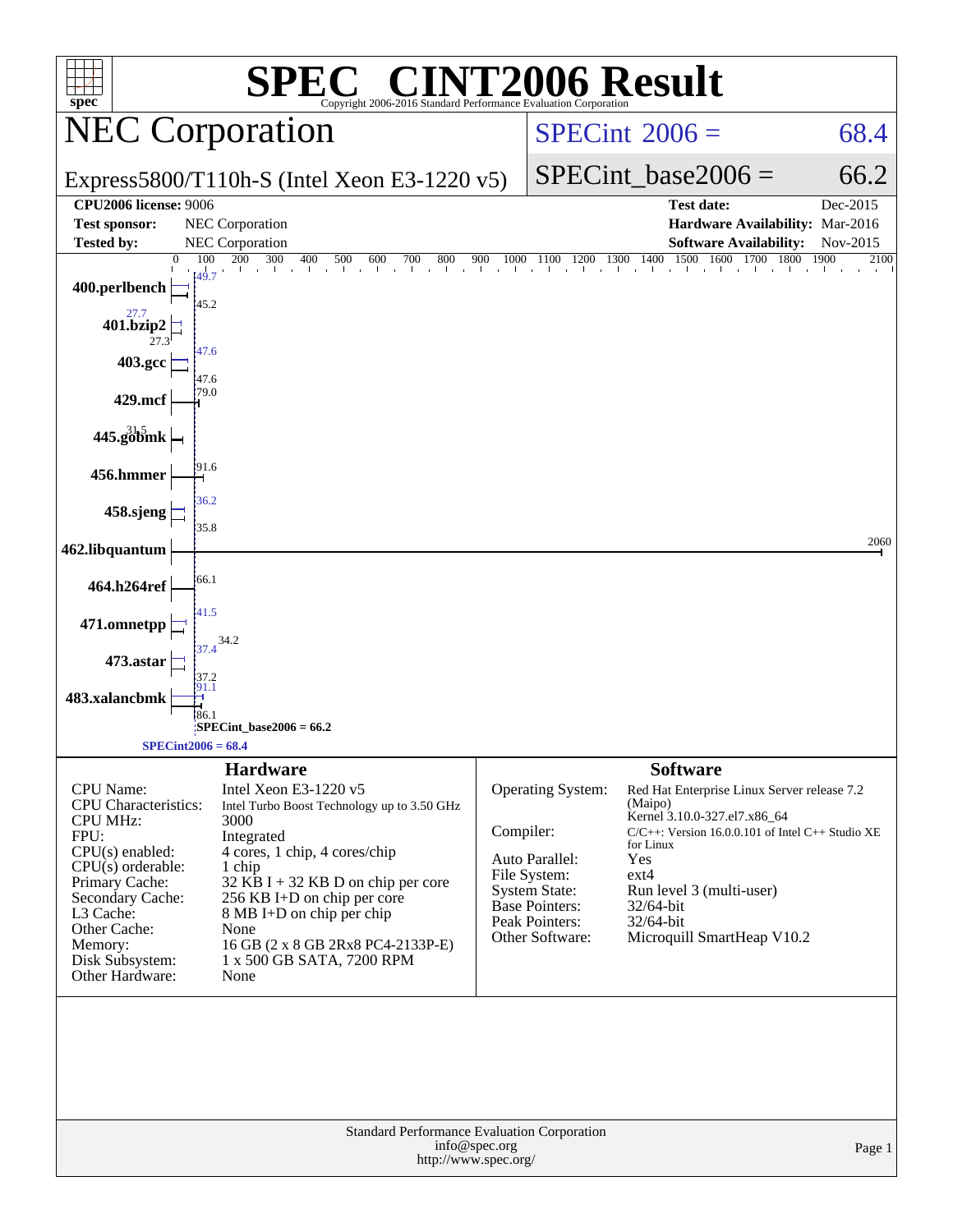

# NEC Corporation

### $SPECint2006 = 68.4$  $SPECint2006 = 68.4$

Express5800/T110h-S (Intel Xeon E3-1220 v5)

SPECint base2006 =  $66.2$ 

#### **[CPU2006 license:](http://www.spec.org/auto/cpu2006/Docs/result-fields.html#CPU2006license)** 9006 **[Test date:](http://www.spec.org/auto/cpu2006/Docs/result-fields.html#Testdate)** Dec-2015

**[Test sponsor:](http://www.spec.org/auto/cpu2006/Docs/result-fields.html#Testsponsor)** NEC Corporation **[Hardware Availability:](http://www.spec.org/auto/cpu2006/Docs/result-fields.html#HardwareAvailability)** Mar-2016 **[Tested by:](http://www.spec.org/auto/cpu2006/Docs/result-fields.html#Testedby)** NEC Corporation **[Software Availability:](http://www.spec.org/auto/cpu2006/Docs/result-fields.html#SoftwareAvailability)** Nov-2015

#### **[Results Table](http://www.spec.org/auto/cpu2006/Docs/result-fields.html#ResultsTable)**

|                                                                                                          | <b>Base</b>    |              |                |       |                | <b>Peak</b> |                |              |                |              |                |              |
|----------------------------------------------------------------------------------------------------------|----------------|--------------|----------------|-------|----------------|-------------|----------------|--------------|----------------|--------------|----------------|--------------|
| <b>Benchmark</b>                                                                                         | <b>Seconds</b> | <b>Ratio</b> | <b>Seconds</b> | Ratio | <b>Seconds</b> | Ratio       | <b>Seconds</b> | <b>Ratio</b> | <b>Seconds</b> | <b>Ratio</b> | <b>Seconds</b> | <b>Ratio</b> |
| $ 400$ .perlbench                                                                                        | 216            | 45.3         | 216            | 45.1  | 216            | 45.2        | 197            | 49.7         | 195            | 50.0         | 198            | 49.5         |
| 401.bzip2                                                                                                | 354            | 27.3         | 353            | 27.3  | 353            | 27.3        | 348            | 27.7         | 348            | 27.7         | 348            | 27.7         |
| $403.\mathrm{gcc}$                                                                                       | 169            | 47.6         | 169            | 47.6  | 170            | 47.5        | 169            | 47.6         | 169            | 47.6         | 169            | 47.5         |
| $429$ .mcf                                                                                               | 115            | 79.3         | 115            | 79.0  | 116            | 78.7        | 115            | 79.3         | 115            | 79.0         | 116            | 78.7         |
| $445$ .gobmk                                                                                             | 334            | 31.5         | 334            | 31.4  | 334            | 31.5        | 334            | 31.5         | 334            | 31.4         | 334            | 31.5         |
| $ 456$ .hmmer                                                                                            | 102            | 91.5         | 102            | 91.6  | 102            | 91.7        | 102            | 91.5         | 102            | 91.6         | 102            | 91.7         |
| $458$ .sjeng                                                                                             | 338            | 35.8         | 338            | 35.8  | 338            | 35.8        | 334            | 36.3         | 334            | 36.2         | 334            | 36.2         |
| 462.libquantum                                                                                           | 10.0           | 2070         | 10.0           | 2060  | 10.0           | 2060        | 10.0           | 2070         | <b>10.0</b>    | 2060         | 10.0           | 2060         |
| 464.h264ref                                                                                              | 335            | 66.1         | 335            | 66.0  | 334            | 66.3        | 335            | 66.1         | 335            | 66.0         | 334            | 66.3         |
| 471.omnetpp                                                                                              | 183            | 34.1         | 182            | 34.4  | 183            | 34.2        | 150            | 41.5         | 150            | 41.6         | 151            | 41.5         |
| $473$ . astar                                                                                            | 189            | 37.2         | 189            | 37.2  | 189            | 37.1        | 189            | 37.2         | 188            | 37.4         | 188            | 37.4         |
| 483.xalancbmk                                                                                            | 80.1           | 86.1         | 79.8           | 86.4  | 80.7           | 85.5        | 75.7           | 91.1         | 75.7           | 91.2         | 76.1           | 90.6         |
| Results appear in the order in which they were run. Bold underlined text indicates a median measurement. |                |              |                |       |                |             |                |              |                |              |                |              |

**[Submit Notes](http://www.spec.org/auto/cpu2006/Docs/result-fields.html#SubmitNotes)**

The config file option 'submit' was used.

#### **[Operating System Notes](http://www.spec.org/auto/cpu2006/Docs/result-fields.html#OperatingSystemNotes)**

Stack size set to unlimited using "ulimit -s unlimited"

#### **[Platform Notes](http://www.spec.org/auto/cpu2006/Docs/result-fields.html#PlatformNotes)**

 BIOS Settings: Power Management Policy: Custom Energy Performance: Performance

#### **[General Notes](http://www.spec.org/auto/cpu2006/Docs/result-fields.html#GeneralNotes)**

Environment variables set by runspec before the start of the run:  $KMP_A$ FFINITY = "granularity=fine, scatter" LD\_LIBRARY\_PATH = "/home/cpu2006/libs/32:/home/cpu2006/libs/64:/home/cpu2006/sh" OMP\_NUM\_THREADS = "4"

 Binaries compiled on a system with 1x Intel Core i5-4670K CPU + 32GB memory using RedHat EL 7.1 Transparent Huge Pages enabled with: echo always > /sys/kernel/mm/transparent\_hugepage/enabled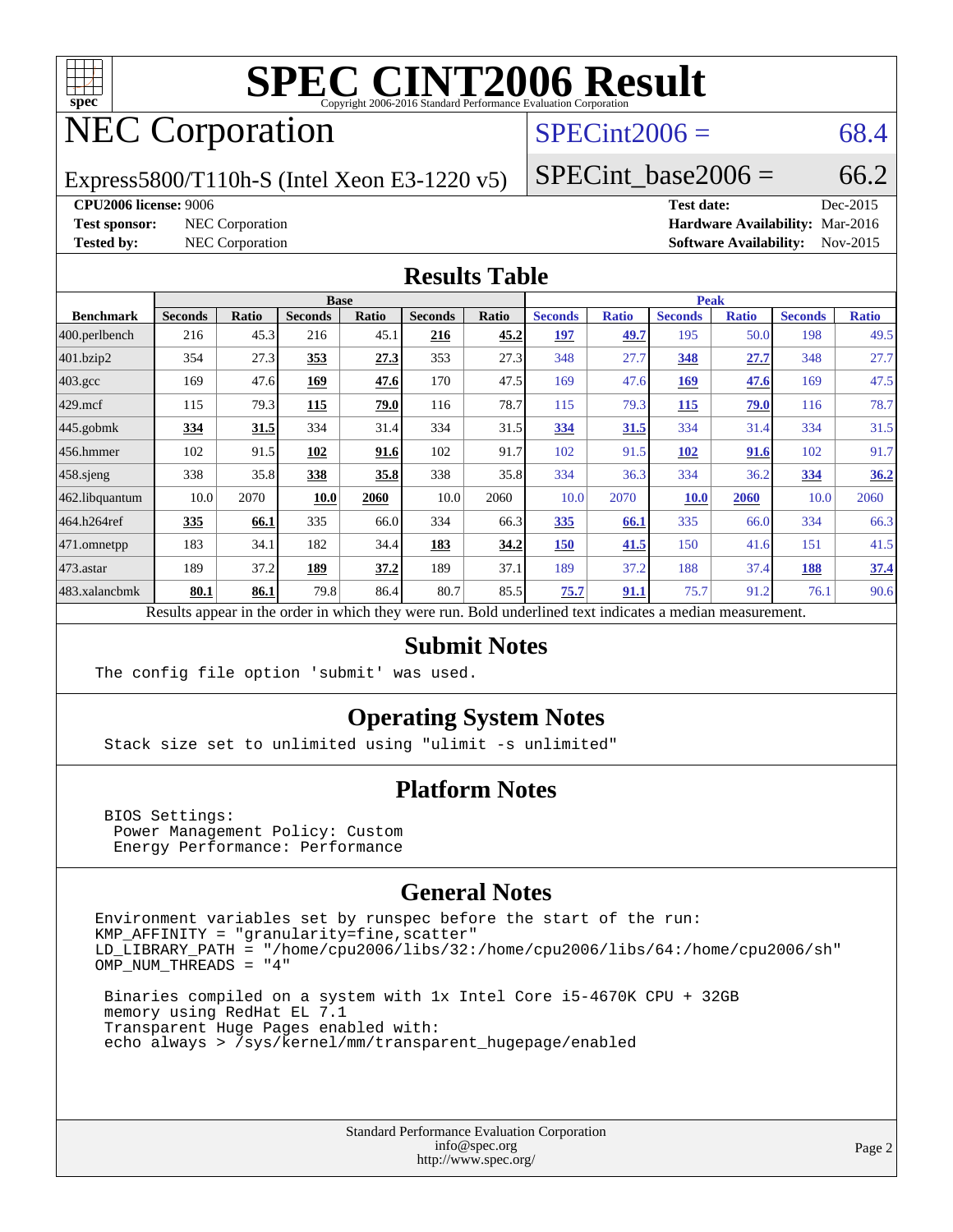

# NEC Corporation

 $SPECint2006 = 68.4$  $SPECint2006 = 68.4$ 

Express5800/T110h-S (Intel Xeon E3-1220 v5)

#### **[CPU2006 license:](http://www.spec.org/auto/cpu2006/Docs/result-fields.html#CPU2006license)** 9006 **[Test date:](http://www.spec.org/auto/cpu2006/Docs/result-fields.html#Testdate)** Dec-2015

**[Test sponsor:](http://www.spec.org/auto/cpu2006/Docs/result-fields.html#Testsponsor)** NEC Corporation **[Hardware Availability:](http://www.spec.org/auto/cpu2006/Docs/result-fields.html#HardwareAvailability)** Mar-2016

SPECint base2006 =  $66.2$ 

**[Tested by:](http://www.spec.org/auto/cpu2006/Docs/result-fields.html#Testedby)** NEC Corporation **[Software Availability:](http://www.spec.org/auto/cpu2006/Docs/result-fields.html#SoftwareAvailability)** Nov-2015

### **[Base Compiler Invocation](http://www.spec.org/auto/cpu2006/Docs/result-fields.html#BaseCompilerInvocation)**

[C benchmarks](http://www.spec.org/auto/cpu2006/Docs/result-fields.html#Cbenchmarks):  $\text{icc}$   $-\text{m64}$ 

[C++ benchmarks:](http://www.spec.org/auto/cpu2006/Docs/result-fields.html#CXXbenchmarks) [icpc -m64](http://www.spec.org/cpu2006/results/res2016q1/cpu2006-20160125-38928.flags.html#user_CXXbase_intel_icpc_64bit_fc66a5337ce925472a5c54ad6a0de310)

#### **[Base Portability Flags](http://www.spec.org/auto/cpu2006/Docs/result-fields.html#BasePortabilityFlags)**

 400.perlbench: [-DSPEC\\_CPU\\_LP64](http://www.spec.org/cpu2006/results/res2016q1/cpu2006-20160125-38928.flags.html#b400.perlbench_basePORTABILITY_DSPEC_CPU_LP64) [-DSPEC\\_CPU\\_LINUX\\_X64](http://www.spec.org/cpu2006/results/res2016q1/cpu2006-20160125-38928.flags.html#b400.perlbench_baseCPORTABILITY_DSPEC_CPU_LINUX_X64) 401.bzip2: [-DSPEC\\_CPU\\_LP64](http://www.spec.org/cpu2006/results/res2016q1/cpu2006-20160125-38928.flags.html#suite_basePORTABILITY401_bzip2_DSPEC_CPU_LP64) 403.gcc: [-DSPEC\\_CPU\\_LP64](http://www.spec.org/cpu2006/results/res2016q1/cpu2006-20160125-38928.flags.html#suite_basePORTABILITY403_gcc_DSPEC_CPU_LP64) 429.mcf: [-DSPEC\\_CPU\\_LP64](http://www.spec.org/cpu2006/results/res2016q1/cpu2006-20160125-38928.flags.html#suite_basePORTABILITY429_mcf_DSPEC_CPU_LP64) 445.gobmk: [-DSPEC\\_CPU\\_LP64](http://www.spec.org/cpu2006/results/res2016q1/cpu2006-20160125-38928.flags.html#suite_basePORTABILITY445_gobmk_DSPEC_CPU_LP64) 456.hmmer: [-DSPEC\\_CPU\\_LP64](http://www.spec.org/cpu2006/results/res2016q1/cpu2006-20160125-38928.flags.html#suite_basePORTABILITY456_hmmer_DSPEC_CPU_LP64) 458.sjeng: [-DSPEC\\_CPU\\_LP64](http://www.spec.org/cpu2006/results/res2016q1/cpu2006-20160125-38928.flags.html#suite_basePORTABILITY458_sjeng_DSPEC_CPU_LP64) 462.libquantum: [-DSPEC\\_CPU\\_LP64](http://www.spec.org/cpu2006/results/res2016q1/cpu2006-20160125-38928.flags.html#suite_basePORTABILITY462_libquantum_DSPEC_CPU_LP64) [-DSPEC\\_CPU\\_LINUX](http://www.spec.org/cpu2006/results/res2016q1/cpu2006-20160125-38928.flags.html#b462.libquantum_baseCPORTABILITY_DSPEC_CPU_LINUX) 464.h264ref: [-DSPEC\\_CPU\\_LP64](http://www.spec.org/cpu2006/results/res2016q1/cpu2006-20160125-38928.flags.html#suite_basePORTABILITY464_h264ref_DSPEC_CPU_LP64) 471.omnetpp: [-DSPEC\\_CPU\\_LP64](http://www.spec.org/cpu2006/results/res2016q1/cpu2006-20160125-38928.flags.html#suite_basePORTABILITY471_omnetpp_DSPEC_CPU_LP64) 473.astar: [-DSPEC\\_CPU\\_LP64](http://www.spec.org/cpu2006/results/res2016q1/cpu2006-20160125-38928.flags.html#suite_basePORTABILITY473_astar_DSPEC_CPU_LP64) 483.xalancbmk: [-DSPEC\\_CPU\\_LP64](http://www.spec.org/cpu2006/results/res2016q1/cpu2006-20160125-38928.flags.html#suite_basePORTABILITY483_xalancbmk_DSPEC_CPU_LP64) [-DSPEC\\_CPU\\_LINUX](http://www.spec.org/cpu2006/results/res2016q1/cpu2006-20160125-38928.flags.html#b483.xalancbmk_baseCXXPORTABILITY_DSPEC_CPU_LINUX)

#### **[Base Optimization Flags](http://www.spec.org/auto/cpu2006/Docs/result-fields.html#BaseOptimizationFlags)**

[C benchmarks](http://www.spec.org/auto/cpu2006/Docs/result-fields.html#Cbenchmarks):

[-xCORE-AVX2](http://www.spec.org/cpu2006/results/res2016q1/cpu2006-20160125-38928.flags.html#user_CCbase_f-xAVX2_5f5fc0cbe2c9f62c816d3e45806c70d7) [-ipo](http://www.spec.org/cpu2006/results/res2016q1/cpu2006-20160125-38928.flags.html#user_CCbase_f-ipo) [-O3](http://www.spec.org/cpu2006/results/res2016q1/cpu2006-20160125-38928.flags.html#user_CCbase_f-O3) [-no-prec-div](http://www.spec.org/cpu2006/results/res2016q1/cpu2006-20160125-38928.flags.html#user_CCbase_f-no-prec-div) [-parallel](http://www.spec.org/cpu2006/results/res2016q1/cpu2006-20160125-38928.flags.html#user_CCbase_f-parallel) [-opt-prefetch](http://www.spec.org/cpu2006/results/res2016q1/cpu2006-20160125-38928.flags.html#user_CCbase_f-opt-prefetch) [-auto-p32](http://www.spec.org/cpu2006/results/res2016q1/cpu2006-20160125-38928.flags.html#user_CCbase_f-auto-p32)

[C++ benchmarks:](http://www.spec.org/auto/cpu2006/Docs/result-fields.html#CXXbenchmarks)

[-xCORE-AVX2](http://www.spec.org/cpu2006/results/res2016q1/cpu2006-20160125-38928.flags.html#user_CXXbase_f-xAVX2_5f5fc0cbe2c9f62c816d3e45806c70d7) [-ipo](http://www.spec.org/cpu2006/results/res2016q1/cpu2006-20160125-38928.flags.html#user_CXXbase_f-ipo) [-O3](http://www.spec.org/cpu2006/results/res2016q1/cpu2006-20160125-38928.flags.html#user_CXXbase_f-O3) [-no-prec-div](http://www.spec.org/cpu2006/results/res2016q1/cpu2006-20160125-38928.flags.html#user_CXXbase_f-no-prec-div) [-opt-prefetch](http://www.spec.org/cpu2006/results/res2016q1/cpu2006-20160125-38928.flags.html#user_CXXbase_f-opt-prefetch) [-auto-p32](http://www.spec.org/cpu2006/results/res2016q1/cpu2006-20160125-38928.flags.html#user_CXXbase_f-auto-p32) [-Wl,-z,muldefs](http://www.spec.org/cpu2006/results/res2016q1/cpu2006-20160125-38928.flags.html#user_CXXbase_link_force_multiple1_74079c344b956b9658436fd1b6dd3a8a) [-L/sh -lsmartheap64](http://www.spec.org/cpu2006/results/res2016q1/cpu2006-20160125-38928.flags.html#user_CXXbase_SmartHeap64_ed4ef857ce90951921efb0d91eb88472)

### **[Base Other Flags](http://www.spec.org/auto/cpu2006/Docs/result-fields.html#BaseOtherFlags)**

[C benchmarks](http://www.spec.org/auto/cpu2006/Docs/result-fields.html#Cbenchmarks):

403.gcc: [-Dalloca=\\_alloca](http://www.spec.org/cpu2006/results/res2016q1/cpu2006-20160125-38928.flags.html#b403.gcc_baseEXTRA_CFLAGS_Dalloca_be3056838c12de2578596ca5467af7f3)

## **[Peak Compiler Invocation](http://www.spec.org/auto/cpu2006/Docs/result-fields.html#PeakCompilerInvocation)**

[C benchmarks \(except as noted below\)](http://www.spec.org/auto/cpu2006/Docs/result-fields.html#Cbenchmarksexceptasnotedbelow):  $\text{icc}$  -m64

Continued on next page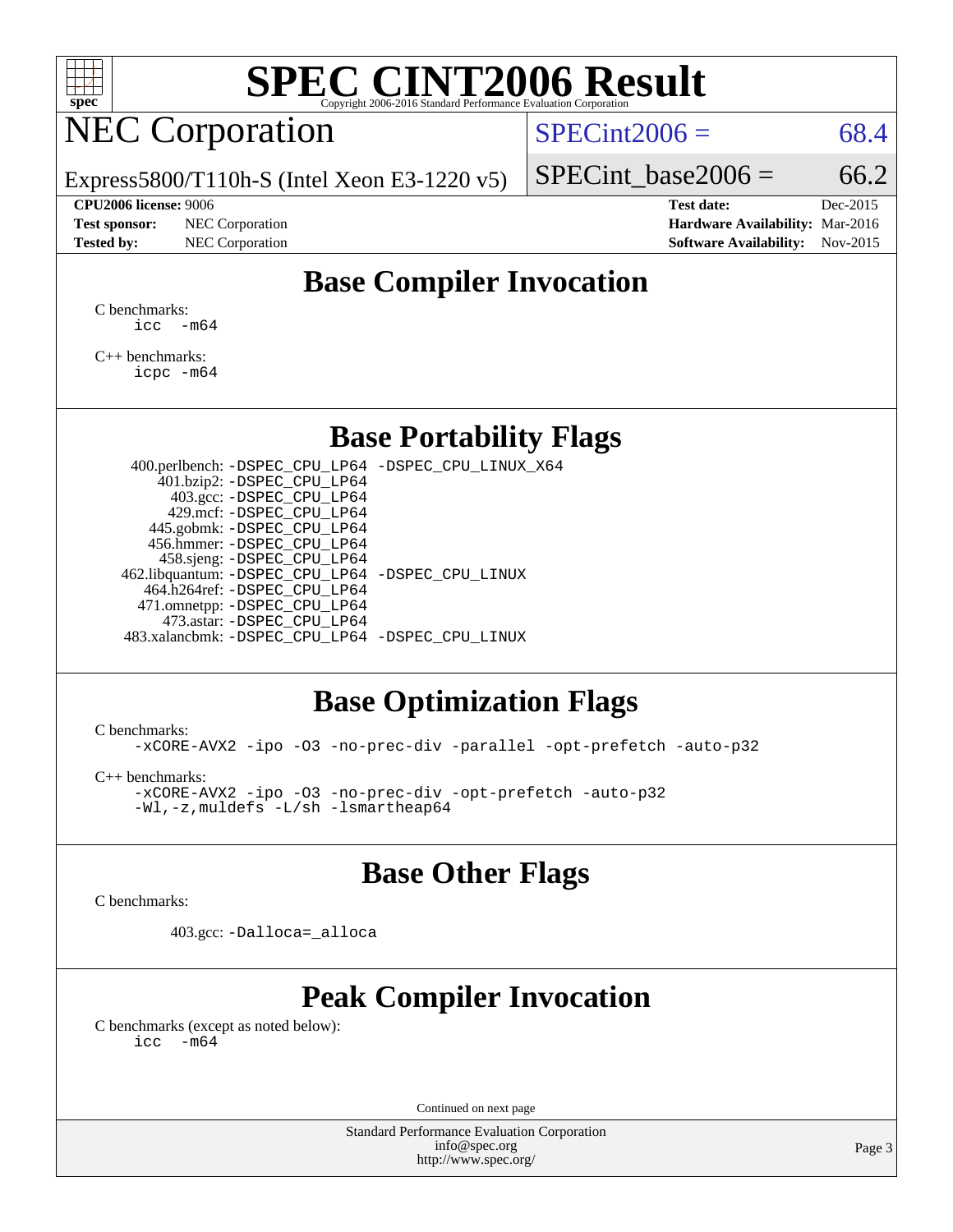

NEC Corporation

 $SPECint2006 = 68.4$  $SPECint2006 = 68.4$ 

Express5800/T110h-S (Intel Xeon E3-1220 v5)

SPECint base2006 =  $66.2$ 

**[CPU2006 license:](http://www.spec.org/auto/cpu2006/Docs/result-fields.html#CPU2006license)** 9006 **[Test date:](http://www.spec.org/auto/cpu2006/Docs/result-fields.html#Testdate)** Dec-2015 **[Test sponsor:](http://www.spec.org/auto/cpu2006/Docs/result-fields.html#Testsponsor)** NEC Corporation **NEC Corporation [Hardware Availability:](http://www.spec.org/auto/cpu2006/Docs/result-fields.html#HardwareAvailability)** Mar-2016 **[Tested by:](http://www.spec.org/auto/cpu2006/Docs/result-fields.html#Testedby)** NEC Corporation **[Software Availability:](http://www.spec.org/auto/cpu2006/Docs/result-fields.html#SoftwareAvailability)** Nov-2015

# **[Peak Compiler Invocation \(Continued\)](http://www.spec.org/auto/cpu2006/Docs/result-fields.html#PeakCompilerInvocation)**

400.perlbench: [icc -m32 -L/opt/intel/compilers\\_and\\_libraries\\_2016/linux/compiler/lib/ia32\\_lin](http://www.spec.org/cpu2006/results/res2016q1/cpu2006-20160125-38928.flags.html#user_peakCCLD400_perlbench_intel_icc_e10256ba5924b668798078a321b0cb3f)

[C++ benchmarks \(except as noted below\):](http://www.spec.org/auto/cpu2006/Docs/result-fields.html#CXXbenchmarksexceptasnotedbelow)

[icpc -m32 -L/opt/intel/compilers\\_and\\_libraries\\_2016/linux/compiler/lib/ia32\\_lin](http://www.spec.org/cpu2006/results/res2016q1/cpu2006-20160125-38928.flags.html#user_CXXpeak_intel_icpc_b4f50a394bdb4597aa5879c16bc3f5c5)

473.astar: [icpc -m64](http://www.spec.org/cpu2006/results/res2016q1/cpu2006-20160125-38928.flags.html#user_peakCXXLD473_astar_intel_icpc_64bit_fc66a5337ce925472a5c54ad6a0de310)

## **[Peak Portability Flags](http://www.spec.org/auto/cpu2006/Docs/result-fields.html#PeakPortabilityFlags)**

 400.perlbench: [-D\\_FILE\\_OFFSET\\_BITS=64](http://www.spec.org/cpu2006/results/res2016q1/cpu2006-20160125-38928.flags.html#user_peakPORTABILITY400_perlbench_file_offset_bits_64_438cf9856305ebd76870a2c6dc2689ab) [-DSPEC\\_CPU\\_LINUX\\_IA32](http://www.spec.org/cpu2006/results/res2016q1/cpu2006-20160125-38928.flags.html#b400.perlbench_peakCPORTABILITY_DSPEC_CPU_LINUX_IA32) 401.bzip2: [-DSPEC\\_CPU\\_LP64](http://www.spec.org/cpu2006/results/res2016q1/cpu2006-20160125-38928.flags.html#suite_peakPORTABILITY401_bzip2_DSPEC_CPU_LP64) 403.gcc: [-DSPEC\\_CPU\\_LP64](http://www.spec.org/cpu2006/results/res2016q1/cpu2006-20160125-38928.flags.html#suite_peakPORTABILITY403_gcc_DSPEC_CPU_LP64) 429.mcf: [-DSPEC\\_CPU\\_LP64](http://www.spec.org/cpu2006/results/res2016q1/cpu2006-20160125-38928.flags.html#suite_peakPORTABILITY429_mcf_DSPEC_CPU_LP64) 445.gobmk: [-DSPEC\\_CPU\\_LP64](http://www.spec.org/cpu2006/results/res2016q1/cpu2006-20160125-38928.flags.html#suite_peakPORTABILITY445_gobmk_DSPEC_CPU_LP64) 456.hmmer: [-DSPEC\\_CPU\\_LP64](http://www.spec.org/cpu2006/results/res2016q1/cpu2006-20160125-38928.flags.html#suite_peakPORTABILITY456_hmmer_DSPEC_CPU_LP64) 458.sjeng: [-DSPEC\\_CPU\\_LP64](http://www.spec.org/cpu2006/results/res2016q1/cpu2006-20160125-38928.flags.html#suite_peakPORTABILITY458_sjeng_DSPEC_CPU_LP64) 462.libquantum: [-DSPEC\\_CPU\\_LP64](http://www.spec.org/cpu2006/results/res2016q1/cpu2006-20160125-38928.flags.html#suite_peakPORTABILITY462_libquantum_DSPEC_CPU_LP64) [-DSPEC\\_CPU\\_LINUX](http://www.spec.org/cpu2006/results/res2016q1/cpu2006-20160125-38928.flags.html#b462.libquantum_peakCPORTABILITY_DSPEC_CPU_LINUX) 464.h264ref: [-DSPEC\\_CPU\\_LP64](http://www.spec.org/cpu2006/results/res2016q1/cpu2006-20160125-38928.flags.html#suite_peakPORTABILITY464_h264ref_DSPEC_CPU_LP64) 471.omnetpp: [-D\\_FILE\\_OFFSET\\_BITS=64](http://www.spec.org/cpu2006/results/res2016q1/cpu2006-20160125-38928.flags.html#user_peakPORTABILITY471_omnetpp_file_offset_bits_64_438cf9856305ebd76870a2c6dc2689ab) 473.astar: [-DSPEC\\_CPU\\_LP64](http://www.spec.org/cpu2006/results/res2016q1/cpu2006-20160125-38928.flags.html#suite_peakPORTABILITY473_astar_DSPEC_CPU_LP64) 483.xalancbmk: [-D\\_FILE\\_OFFSET\\_BITS=64](http://www.spec.org/cpu2006/results/res2016q1/cpu2006-20160125-38928.flags.html#user_peakPORTABILITY483_xalancbmk_file_offset_bits_64_438cf9856305ebd76870a2c6dc2689ab) [-DSPEC\\_CPU\\_LINUX](http://www.spec.org/cpu2006/results/res2016q1/cpu2006-20160125-38928.flags.html#b483.xalancbmk_peakCXXPORTABILITY_DSPEC_CPU_LINUX)

## **[Peak Optimization Flags](http://www.spec.org/auto/cpu2006/Docs/result-fields.html#PeakOptimizationFlags)**

```
C benchmarks:
```

```
 400.perlbench: -xCORE-AVX2(pass 2) -prof-gen:threadsafe(pass 1)
          -i\text{po}(pass 2) -\overline{0}3(pass 2)-no-prec-div(pass 2)
          -par-num-threads=1(pass 1) -prof-use(pass 2) -opt-prefetch
          -ansi-alias
  401.bzip2: -xCORE-AVX2(pass 2) -prof-gen:threadsafe(pass 1)
          -ipo(pass 2) -O3(pass 2) -no-prec-div
          -par-num-threads=1(pass 1) -prof-use(pass 2) -auto-ilp32
          -opt-prefetch -ansi-alias
    403.gcc: -xCORE-AVX2 -ipo -O3 -no-prec-div -inline-calloc
          -opt-malloc-options=3 -auto-ilp32
  429.mcf: basepeak = yes
445.gobmk: basepeak = yes
 456.hmmer: basepeak = yes
                                  Continued on next page
```